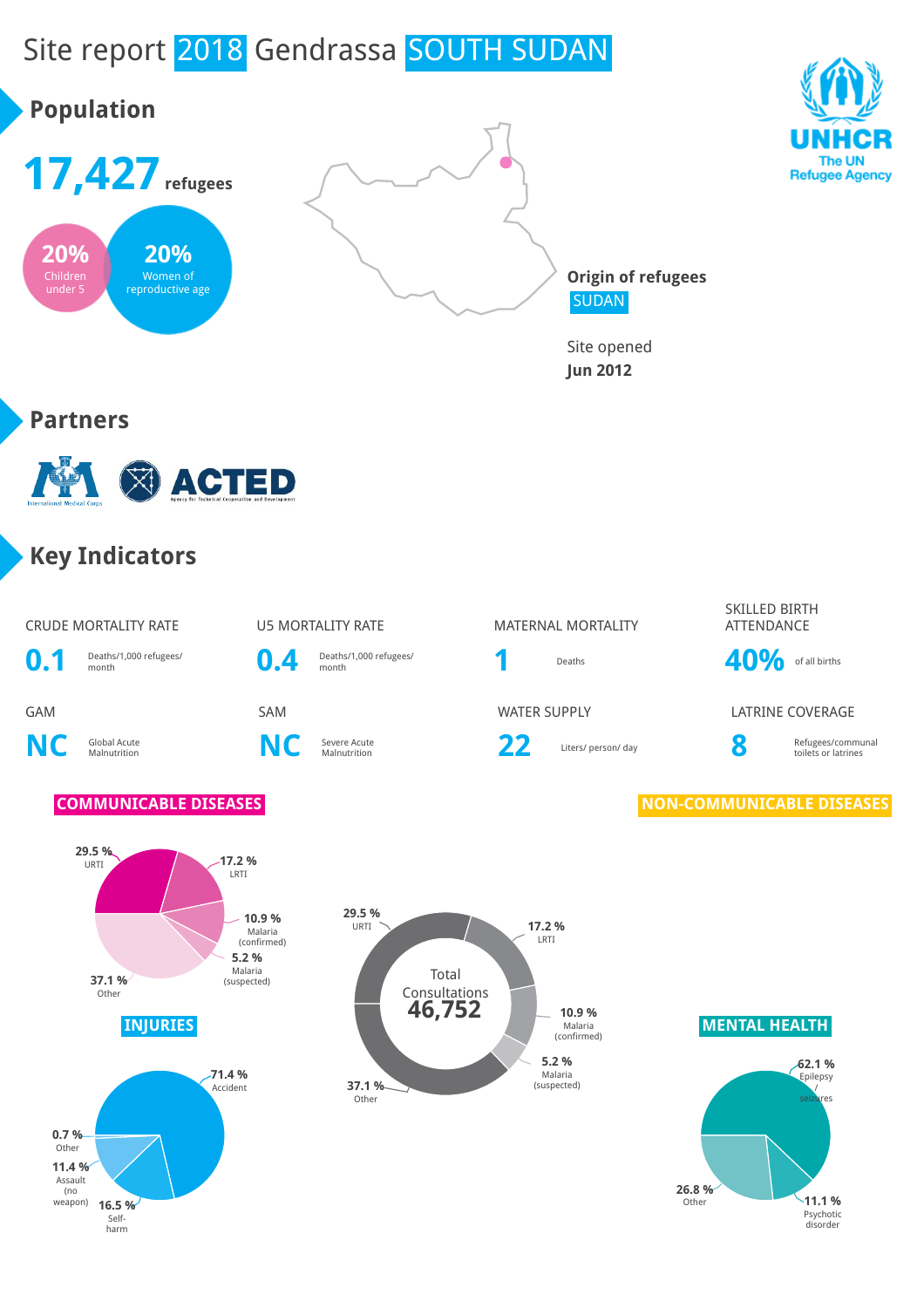#### **Public Health**

| <b>HEALTH STAFFING</b>                                      | <b>INDICATOR</b> | <b>STANDARD</b> |           | <b>MORBIDITY</b>                                 | <b>INDICATOR</b> | <b>STANDARD</b> |   |
|-------------------------------------------------------------|------------------|-----------------|-----------|--------------------------------------------------|------------------|-----------------|---|
| Number of medical doctors                                   |                  | 1: 50,000       | $\bullet$ | Incidence of malaria among children under        | 38               |                 |   |
| Number of qualified nurses                                  |                  | 1:10,000        | $\bullet$ | Incidence of watery diarrhoea among              | 43               |                 |   |
| Number of community health workers                          |                  | 1: 1,000        | $\bullet$ | children under 5                                 |                  |                 |   |
| <b>ACCESS AND UTILIZATION</b>                               | <b>INDICATOR</b> | <b>STANDARD</b> |           | Incidence of pneumonia among children<br>under 5 | 124              |                 |   |
| Consultations per trained clinician per day                 | 49               | < 50            | ◉         | Incidence of pneumonia among over 5              | 38               |                 |   |
| Health utilisation rate (new visits / refugee /             | 2.6              | $1 - 4$         | ◙         | Tuberculosis success rate                        |                  | < 90%           |   |
| year)<br>Proportion of host population consultations        | 1%               |                 |           | Were any MDR/X-TB cases diagnosed among<br>PoCs? |                  | <b>No</b>       |   |
| <b>MORTALITY</b>                                            | <b>INDICATOR</b> | <b>STANDARD</b> |           | VACCINATION                                      | <b>INDICATOR</b> | <b>STANDARD</b> |   |
| <b>Crude Mortality Rate</b><br>(CMR) (/1000/month)          | 0.1              | < 0.75          | Ø         | Full vaccination coverage                        | 72%              | < 95%           | Ø |
| <b>Under-five Mortality Rate</b><br>(U5MR) (/1000/month)    | 0.4              | < 1.5           | Ø         | Measles vaccination coverage                     | 77%              | < 95%           | Ø |
| <b>Infant Mortality Rate</b><br>(IMR) (/1000 livebirths)    | 21.0             | < 30            | Ø         | Source of vaccination data                       |                  |                 |   |
| <b>Neonatal Mortality Rate</b><br>(NNMR) (/1000 livebirths) | 4                | < 20            | $\bullet$ | IN-PATIENT DEPARTMENT (IPD)                      | <b>INDICATOR</b> | <b>STANDARD</b> |   |
| <b>OUTBREAK ALERT AND RESPONSE</b>                          | <b>INDICATOR</b> | <b>STANDARD</b> |           | Average length of stay (days)                    | 0.0              |                 |   |
| Proportion of outbreaks investigated within 48<br>hours     |                  | 100%            |           | Case fatality rate                               | 0.0              |                 |   |
| Number of outbreaks reported                                | $\mathbf{0}$     |                 |           | Hospitalisation rate                             | 29.4             | $50 - 150$      | ೞ |

### **Reproductive Health**

| <b>ANTENATAL CARE</b>                                                                     | <b>INDICATOR</b> | <b>STANDARD</b> |   | <b>FAMILY PLANNING</b>                                                      | <b>INDICATOR</b> | <b>STANDARD</b> |                       |
|-------------------------------------------------------------------------------------------|------------------|-----------------|---|-----------------------------------------------------------------------------|------------------|-----------------|-----------------------|
| Antenatal care coverage                                                                   | 77%              | > 90%           | Ω | Contraceptive prevalence rate                                               | 47%              | $\geq 30\%$     |                       |
| Coverage of antenatal tetanus vaccination                                                 | 92%              | >95%            | А | Source of contraceptive prevalence data                                     |                  |                 |                       |
| <b>DELIVERY CARE</b>                                                                      | <b>INDICATOR</b> | <b>STANDARD</b> |   | SEXUAL AND GENDER-BASED VIOLENCE (SGBV)                                     | <b>INDICATOR</b> | <b>STANDARD</b> |                       |
| Proportion of births attended by skilled<br>personnel                                     | 40%              | $\geq 90\%$     | Ø | Total number of reported rapes                                              | 4                |                 |                       |
| Proportion of births conducted by caesarean<br>section                                    | 0%               | $5 - 15%$       | Ø | Proportion of eligible rape survivors provided<br>with PEP within 72 hours  | 100%             | 100%            |                       |
| Proportion of newborn infants with low birth<br>weight (<2500 gs) (weighed within 72 hrs) | 2%               | < 15%           |   | Proportion of eligible rape survivors provided<br>with ECP within 120 hours | 0%               | 100%            | $\boldsymbol{\Omega}$ |
| Proportion of teenage pregnancies                                                         | 1%               |                 |   | SEXUALLY TRANSMITTED INFECTIONS (STIS)                                      | <b>INDICATOR</b> | <b>STANDARD</b> |                       |
| Still birth rate ( / 1000 total births / month)                                           | $\overline{2}$   |                 |   | Number of genital ulcer diseases                                            | 65               |                 |                       |
| Number of maternal deaths                                                                 |                  |                 |   | Number of Pelvic Inflammatory diseases                                      | 167              |                 |                       |
| Proportion of maternal deaths investigated<br>within 48 hours                             | 100%             | 100%            |   |                                                                             |                  |                 |                       |